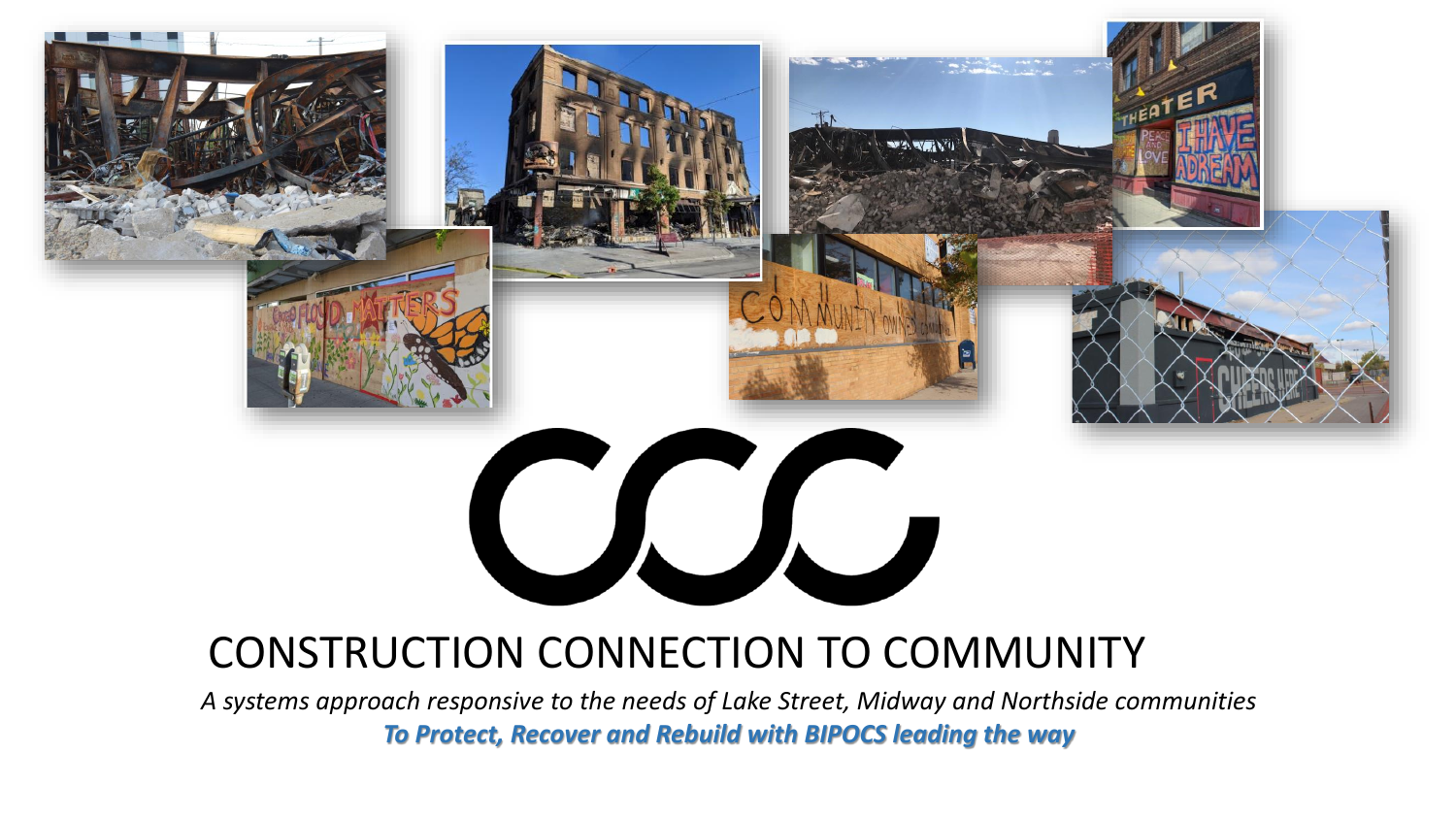

*Keith Baker, President* Consortium MN



*R.Lynn Pingol, CEO* MaKee Company



*Tim Worke, Executive Director* Associated General Contractors

# **FOUNDERS**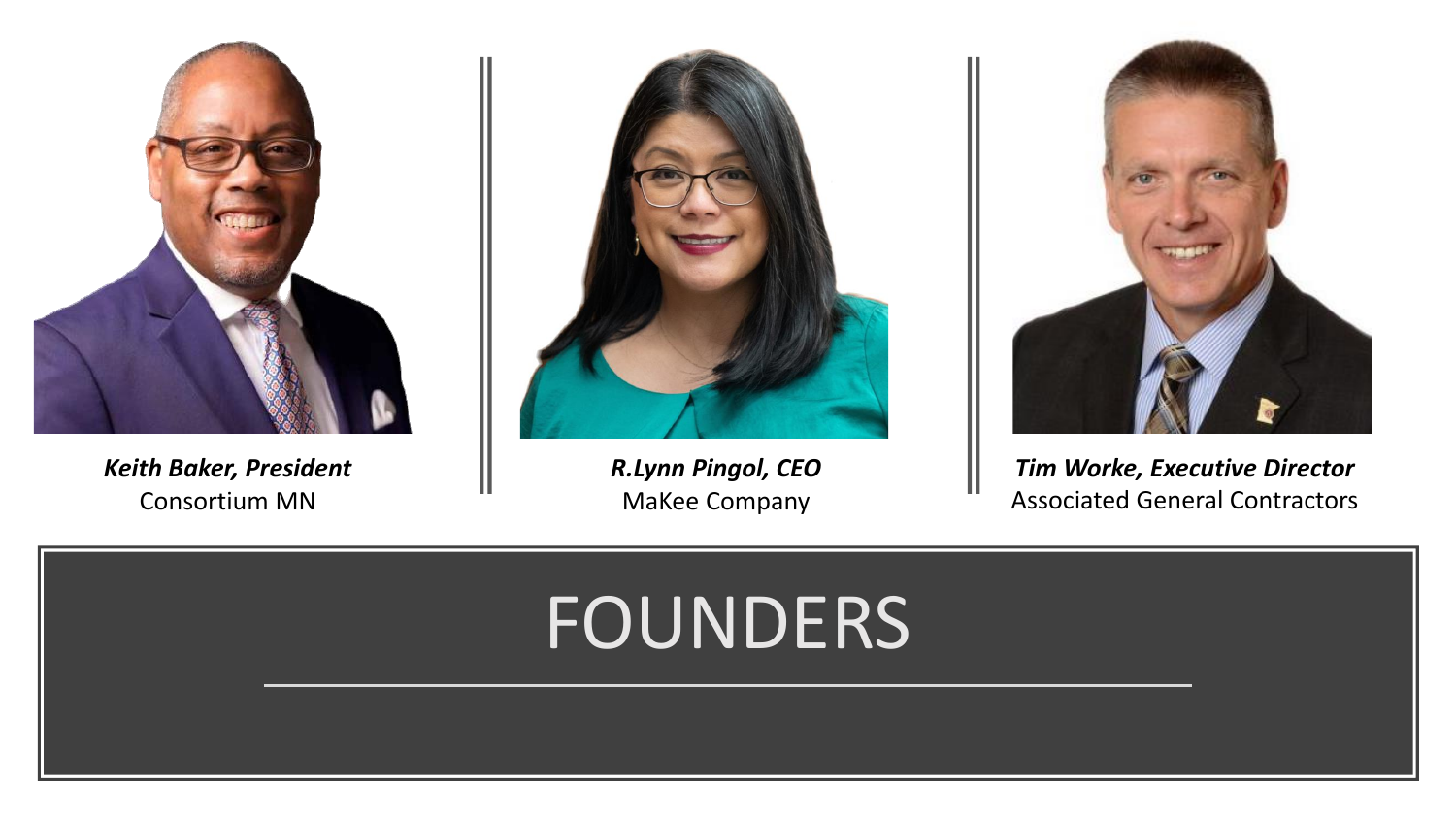# CCC Purpose

- Volunteer collaborative group
	- Designed to bring all the construction industry together during a crisis
	- Called upon to act when needed
- Provide a pathway for capacity building for BIPOC contractors in the construction industry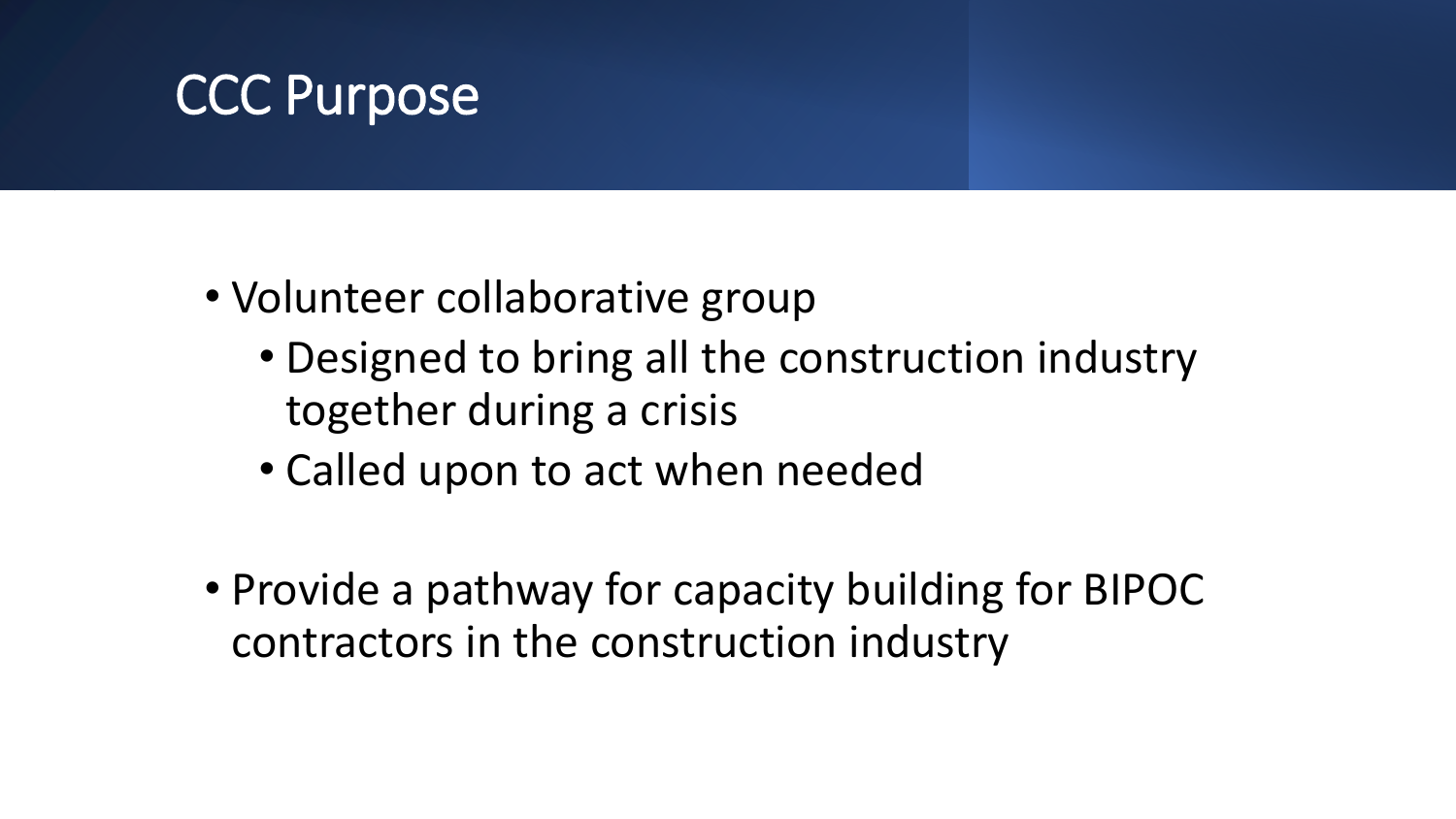### Stakeholder Ecosystem

### Impact Zone

- Property Owners
- Business Owners
- Community Members
- Capacity Builder Organizations
- Community Economic Dev. Orgs
- Community and Faith Orgs.
- Other

### Support Menu

- General Contractors
- Organized Labor
- Industry
- A/E Professionals
- Materials & Suppliers
- Goods & Services
- Minority Contractors
- Trade Associations
- Business Consultants
- Technical Assistance
- Procurement Specialists
- Other

*Connect industry resources and expertise where needed.* 

#### **Objectives**

- Support by providing guidance to community -led development efforts in neighborhoods
- Intentional utilization of minority contractors and other business enterprises of color
- Identify and mobilize partners to meet the community's desired outcomes
- Efficient single point of contact for service needs/consultation
- Act as a force multiplier to the benefit of community
- Assistance identifying workforce availability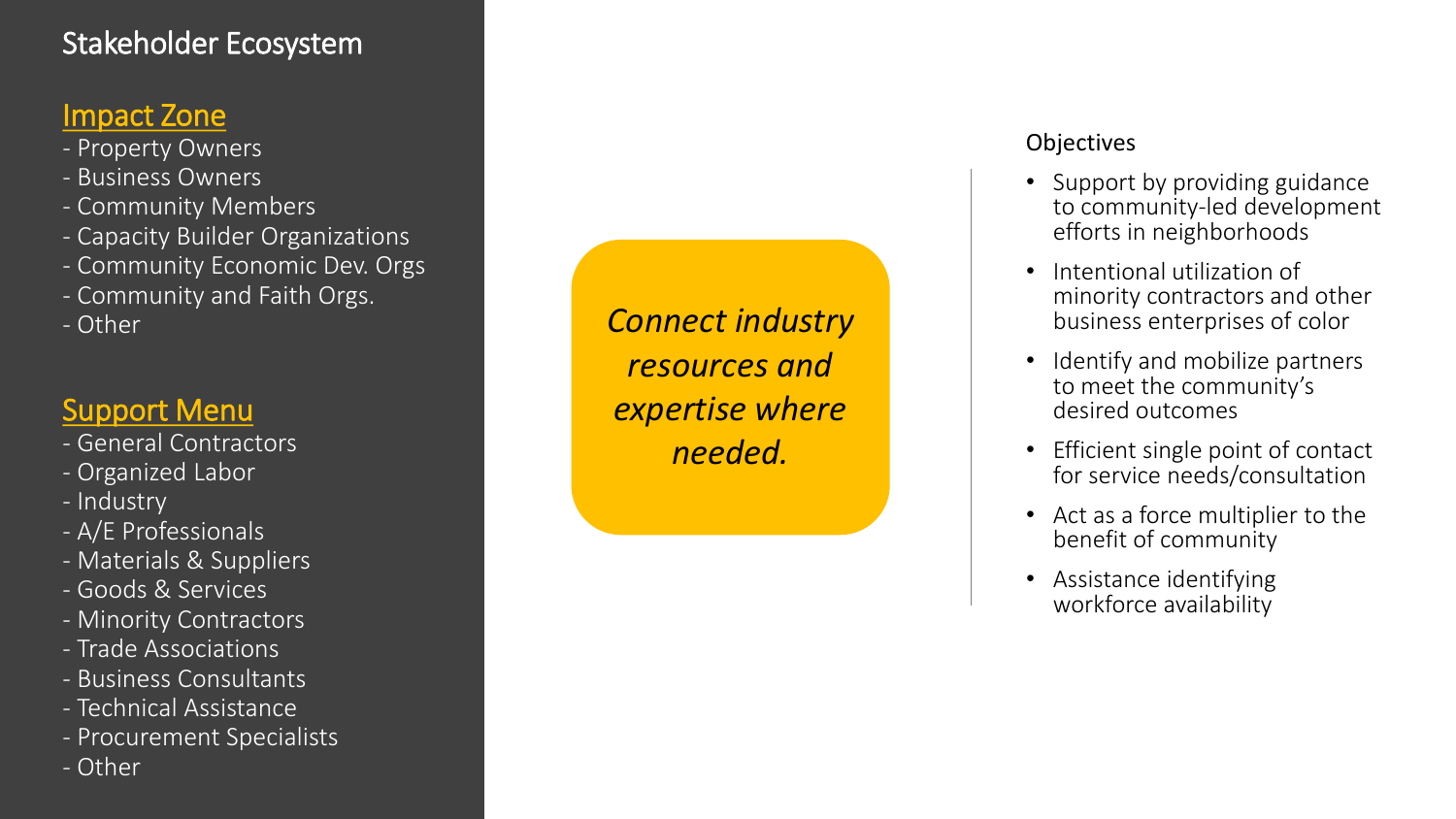### • *A systems approach responsive to community needs*

- Utilize and develop capacity of minority contractors and firms tied to industry

- Identify and address barriers hindering minority contractor access, growth, and sustainability

- Be a force multiplier in the construction industry; to include harnessing professional technical expertise, use goods and services companies, coordination and distribution of materials and supplies

- Partner to implement industry specific capacity building program model

- Provide coordination and administration that results in collective impact

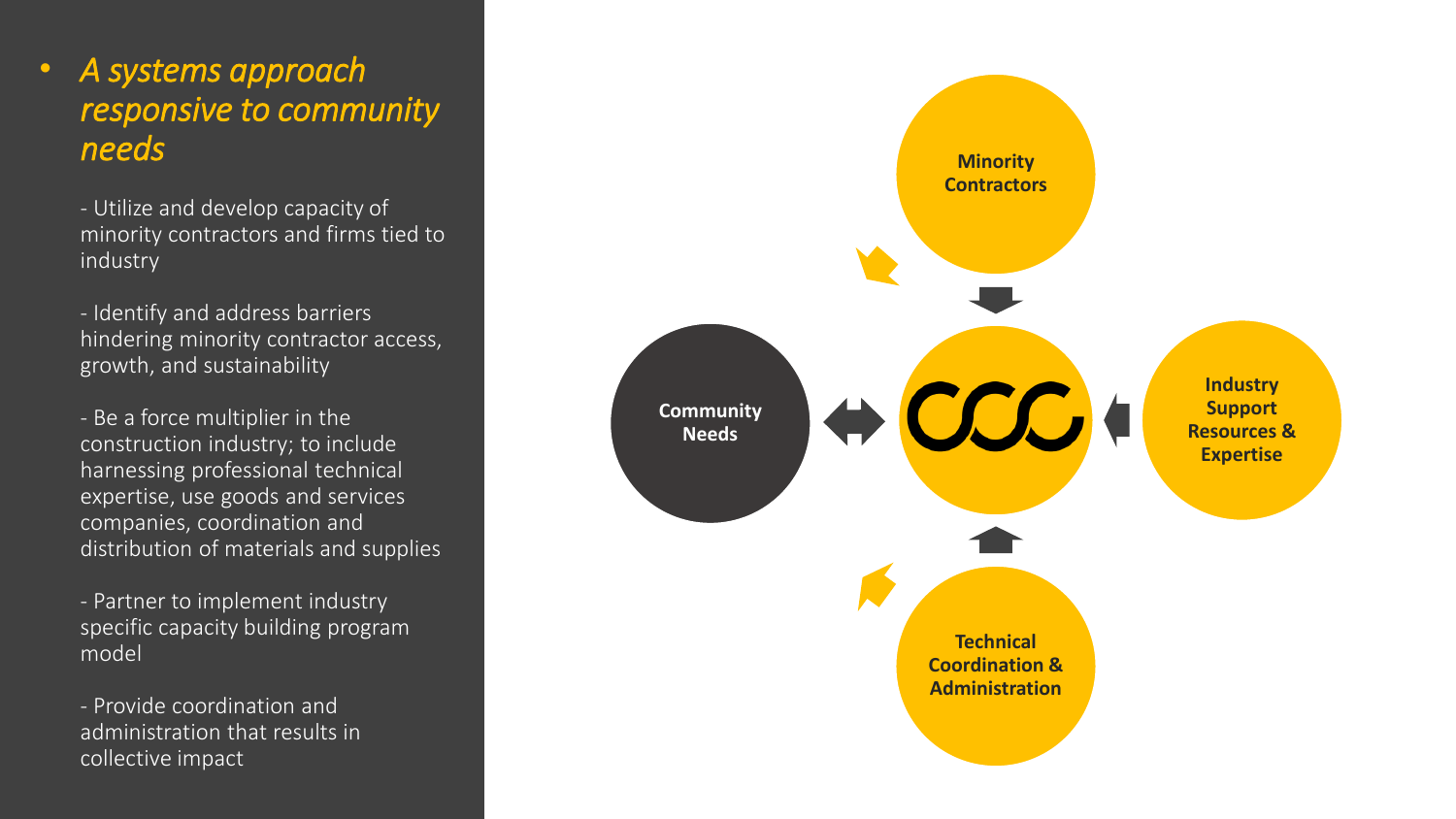## Connecting to Community Voices & Needs

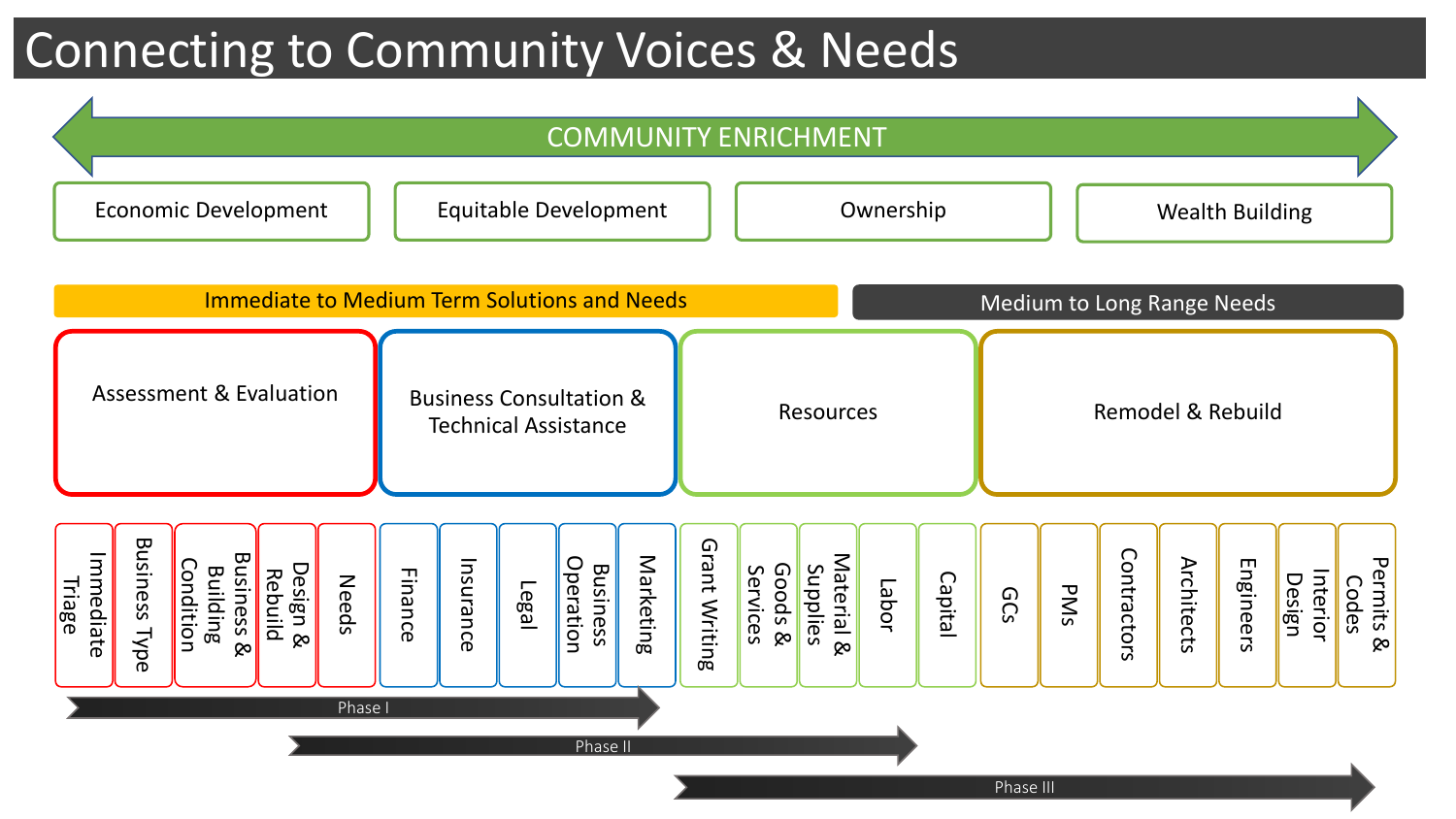# CCC Benefits for Business Owners – Civil Unrest

#### **Prevention & Safety**

- Boarding Up windows
- Business & Property Consideration **Checklist**
- Share resources available for support/business

#### **Business Recovery Assessment**

- Review company condition.
- Explain Insurance coverages, if any.
- Business rebuild or relocation
- Share community resources for business support/assistance.
- Share grant opportunities available or provided in the community.

#### **Site Evaluations & Cost Estimates**

- Visual inspection of space.
- Creation of Scope of Work that needs to be completed.
- Provide costs/estimates for repairs from different BIPOC contractors.
- Contract for work to be completed.

#### **Connector Event**

- MBEs Vendors & contractors who can assist provide services to business owners.
- Legal, Insurance, Financial Advisors resources.
- Professional/Technical contractors and services who can assist in rebuild/redesign.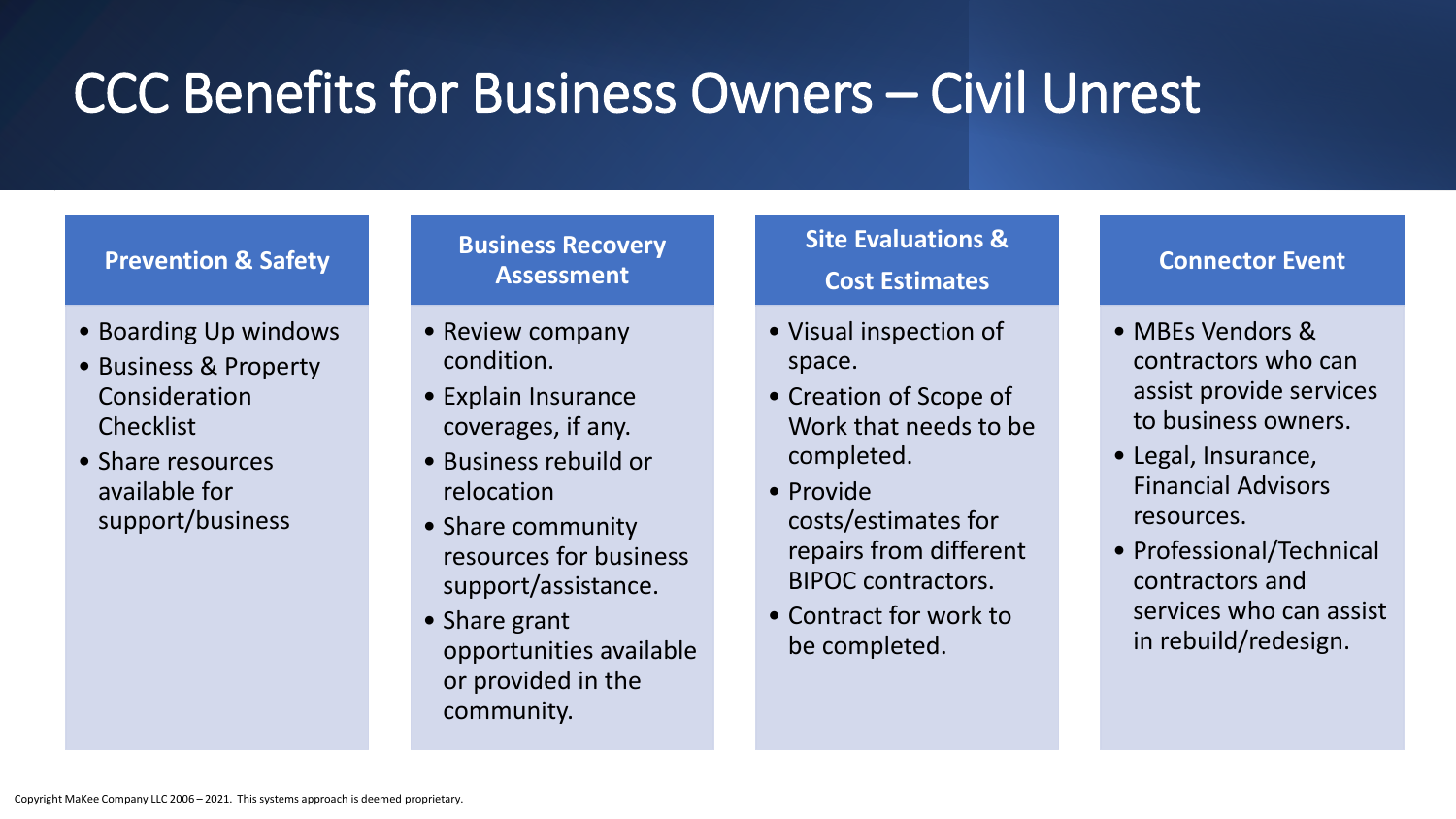## Work Experience Builder… *BIPOC driven Mentoring…BIPOC driven Projects*

W.E.B. Program intentionally matches MBEs to Mentors

- Objectives
- Skills/Trades
- Needs
- Relationships

WEB elevates BIPOCS to lead projects within the community along side their mentor – the General Contractors

- Creates project opportunities for BIPOCS
	- Reconnect Rondo as an example

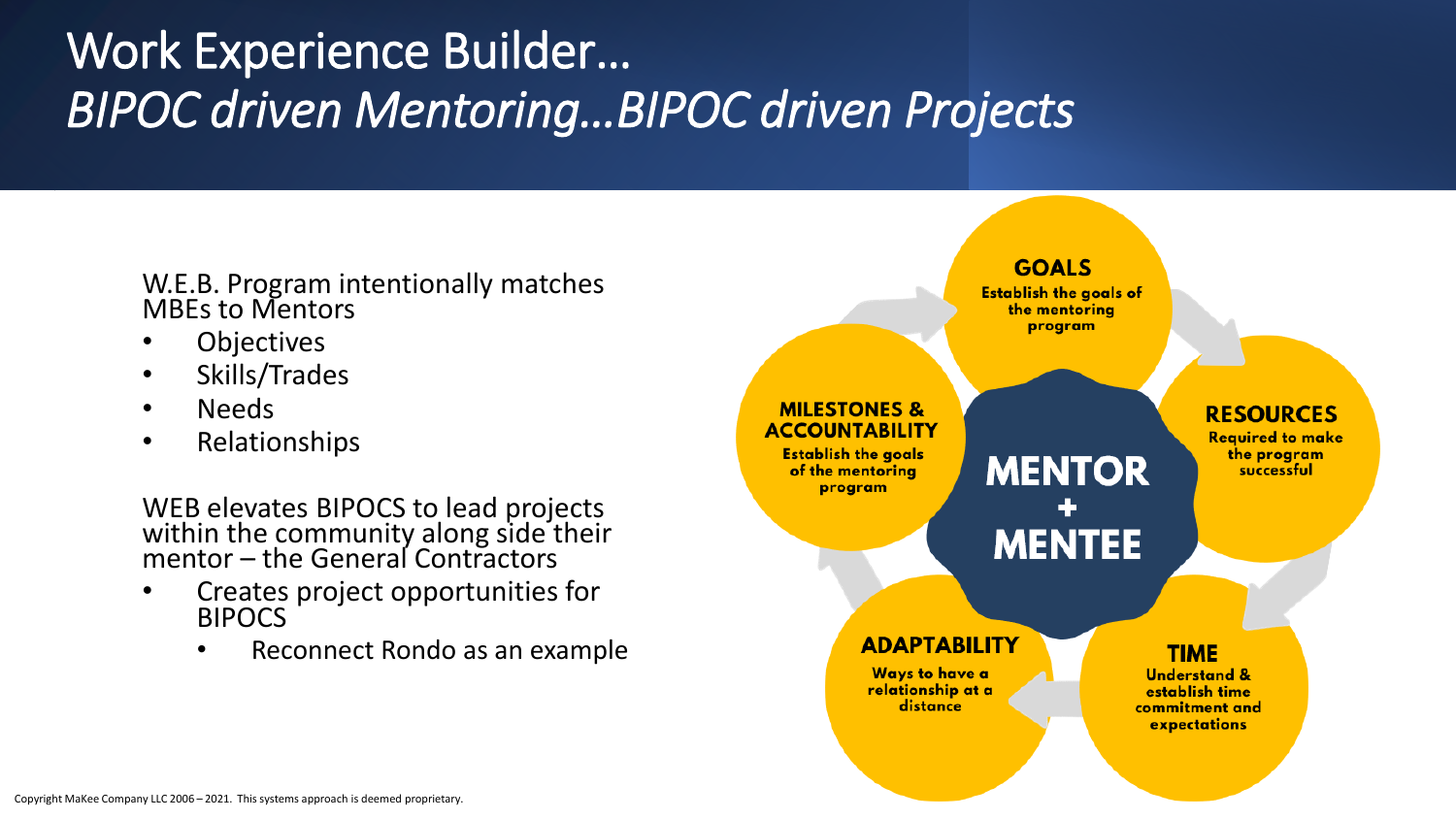# CCC Teams

- Trott-Binns Construction JE Dunn
- Advanced Design Contracting JE Dunn/PCL
- J Benson Construction –PCL/Kraus-Anderson
- Remodeling DL McGough/Knutson
- All are supported by BIPOC sub-contractors